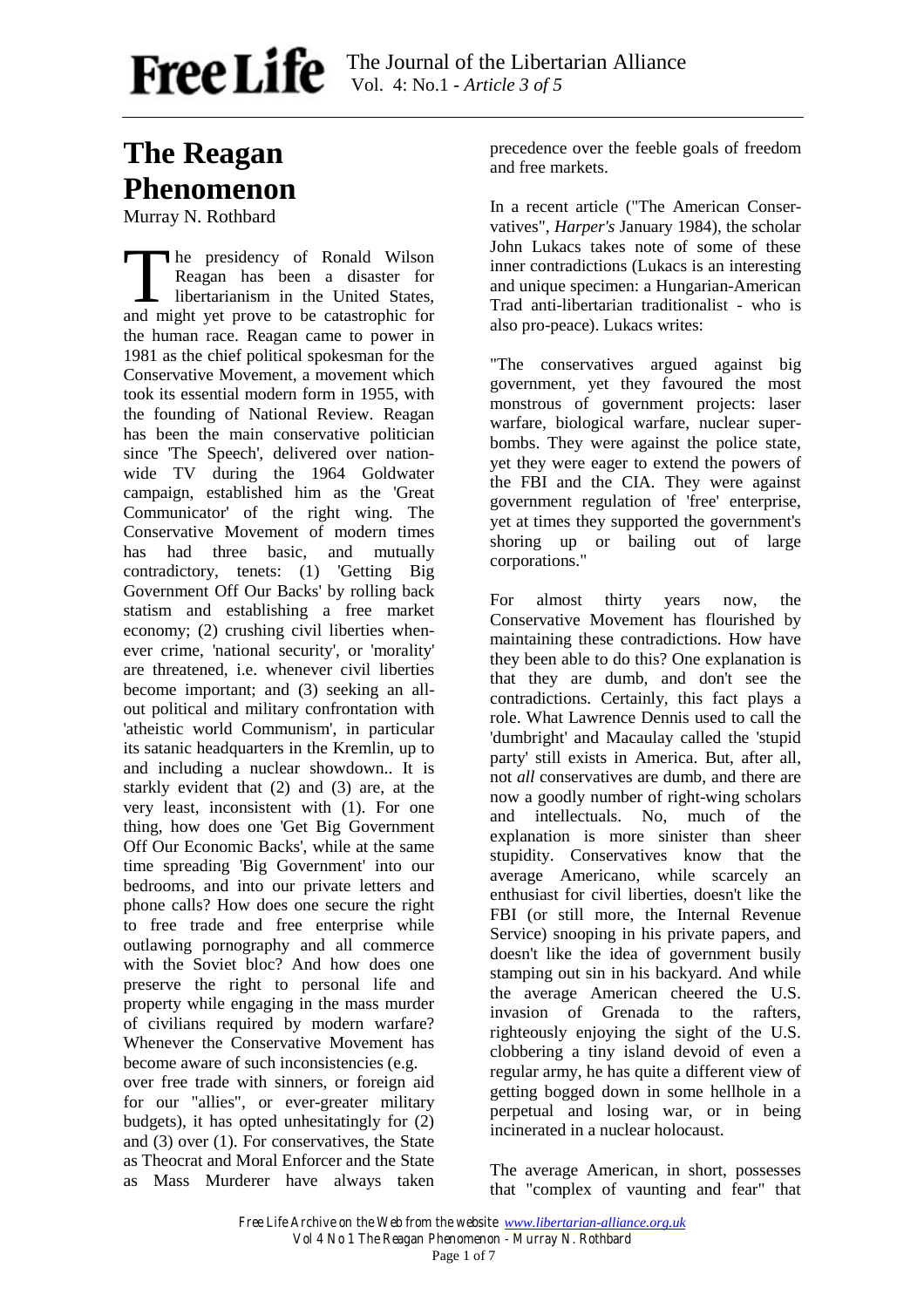Garet Garrett noted as the hallmark of citizens of Empire. On the one hand, emotional identification with 'your' nation-State, and a desire for it to bully and dominate the entire world. On the other, hysterical panic at the machinations of some satanic Enemy or other, an Enemy who is monolithic, omnicompetent and malevolent, and who can only be faced down with continuing shows of force, the only thing which he can 'understand'. To the extent that he is non-interventionist, the American is interested not in justice, but in fear of stalemate, fear of loss of face, fear of not being able to show that his nation is the best and biggest by winning a relatively quick victory.

In his magnificent blast against 'The Anglo-Saxon', Mencken put it perceptively and hilariously four decades ago. Speaking of the "hereditary cowardice" of the Anglo- Saxon, Mencken wrote:

"To accuse so enterprising and successful a race of cowardice, of course, is to risk immediate derision; nevertheless, I believe that a fair-minded examination of its history will bear me out. Nine-tenths of the great feats of derring-do that its sucklings are taught to venerate in school … have been wholly lacking in even the most elementary gallantry. Consider, for example, the events attending the extension of the two great empires, English and American. Did either movement evoke any genuine courage and resolution? The answer is plainly no. Both empires were built up primarily by swindling and butchering unarmed savages, and after that by robbing weak and friendless nations ... [N]either exposed the folks at home to any serious danger of reprisal … Moreover, neither great enterprise cost any appreciable amount of blood; neither presented grave and dreadful risks; neither exposed the conqueror to the slightest danger of being made the conquered. The British won most of their vast dominions without having to stand up in a single battle against a civilised and formidable foe, and the Americanos won their continent at the expense of a few dozen puerile skirmishes with savages ...

"The Mexican and Spanish Wars I pass over as perhaps too obscenely ungallant to be discussed at all; of the former, U.S. Grant,

who fought in it, said that it was 'the most unjust war ever waged by a stronger against a weaker nation'. Who remembers that, during the Spanish War, the whole Atlantic Coast trembled in fear of the Spaniards' feeble fleet, that all New England had hysterics every time a strange coal-barge was sighted on the sky-line, that the safe-deposit boxes of Boston were emptied and their contents transferred to Worcester, and that the Navy had to organise a patrol to save the coast towns from depopulation? Perhaps those Reds, atheists and pro-Germans remember it who also remember that during World War I the entire country went wild with fear of an enemy who, without the aid of divine intervention, obviously could not strike it a blow at all, and that the great moral victory was gained at last with the assistance of twenty-one allies and at odds of eight to one.

"The case of World War II was even more striking. The two enemies that the United States tackled had been softened by years of a hard struggle with desperate foes, and those foes continued to fight on. Neither enemy could muster even a tenth of 'the materials that the American forces had the use of. And at the end both were outnumbered in men by odds truly enormous."

(In *A Mencken Chrestomathy*, New York: Knopf, 1949, pp. 173-175)

Because of their reluctance to welcome huge American losses or to engage in a nuclear showdown with Russia, the average American has to be gulled by the ideologues of the Conservative Movement with the rhetoric of freedom and of 'Getting Government Off Your Back'. The true guiding message of the Conservative Movement was enunciated clearly in a public anti-Communist rally years ago by the candid and fiery I. Brent Bozell: "To stamp out world Communism I would be willing to destroy the entire universe, even to the furthest star." It doesn't take a radical libertarian not to want to go the whole route, to dance the full dance, with Brent Bozell and the Conservative Movement, the theme of which is not 'better dead than Red' but 'better you-and you-and you dead than Red'.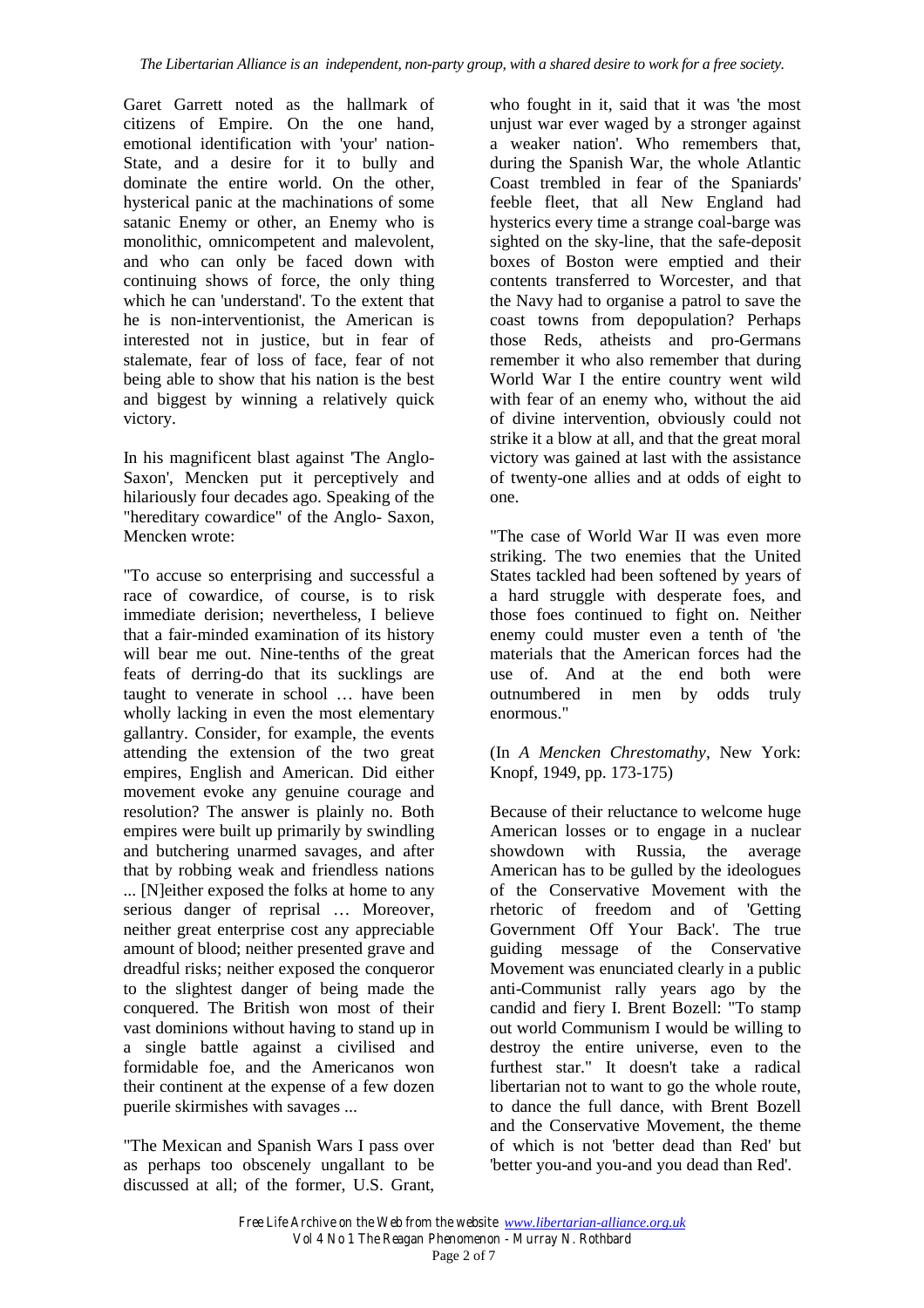In a drive for Power, often the first thing to suffer is candour, and it is no surprise that as the Conservatives became more respectable and edged toward victory, they dropped as embarrassing baggage all those elements who each, in their own way, were frank, principled and consistent: Bozell himself, the Birchers, the Randians.

### **Reagonomics**

Every ideological revolution has to worry about selling out upon achieving Power, on surrendering principle to the lure of pragmatism, respectability, Establishment acclaim and the mushhead 'vital centre' of the country's polity. All Reaganites liked to refer to their accession to power as a "revolution'. But in order for such a revolution to succeed in its goals it must be tough and vigilant, it must have indoctrinated its members - its 'cadres' - in resisting the blandishments of the pragmatic. The Reagan Revolution, in contrast, sold out before it even began. The tip-off came at the Republican convention of 1980 when Reagan surrendered to the Liberal Republican enemy after having defeated them decisively for the nomination. It was not just making the defeated George Bush Vice-President; that much of a concession to party unity is traditional in American politics and usually means little. For Reagan also summarily got rid of almost all of his hardcore ideological advisers, and let back in to run the campaign, and then his Administration, the very pragmatists and Trilateral Commission adherents he had previously fought strongly against.

The Reagan sell-out was the most thorough and complete on 'Plank One'- the free-market part - of the conservative triad. Understandably: since conservatives don't really *care* about the free-market as they care about compulsory morality and especially war with Communism. The sell-out on the free-market is massive and enormous. A quick rundown will suffice. Reaganomics, as enunciated by Reagan himself before the convention and by conservatives generally, promised the following programme: a sharp cut in the federal budget, a drastic cut in income taxes, a balanced budget by 1984, deregulation of the economy, and return to a gold standard. Reagan has managed to convince both

conservatives and liberals, and the American public, that he did accomplish the first and second points of this list. For a year or two, it was hardly possible to watch news on TV without watching some bozo wailing about how he and the rest of the world were about to come to an end because the federal Scrooge had cut his budget or his grant. Conservatives bought this myth because they wanted to see Reagan accomplish what he had said he would; liberals were happy to adopt it so that they could wail about how Reagan was causing untold misery and starvation by his drastic cuts. Actually, the budget was never cut; it has always skyrocketed under Reagan. Reagan is by far the biggest spender in American history. He is also the biggest taxer. Taxes were never cut. The piddling and. much publicised income tax cut was always, from the very beginning, more than compensated by the programmed Social Security tax increases, add by 'bracket creep', that sinister system by which the federal government prints more money, thereby causing inflation, and also thereby wafting everyone into a higher tax bracket, whereupon the government completes the one-two punch by taxing away a greater proportion of his income.

In the early years of the Reagan Administration, I was accused by some conservative-libertarians of not 'giving Reagan a chance', and of not looking at spending and taxation in real terms, or in terms of rates of growth, or in terms of percentage of the GNP. So now Ronnie has had his 'chance' (as if I could have ever deprived him of it!), and he suffers in every conceivable department. No matter how you slice it, Reagan is a far worse spender and taxer than his 'big-spending' and muchreviled predecessor Jimmy Carter.

Everyone knows about the deficits. Reagan's deficit is enormous, astronomical, regardless how you look at it, and it bids fair to becoming permanent. The response of conservative Republicans who had denounced evil deficits all their lives? To adopt the insouciant attitude of liberal Keynesianism: who cares about the deficit anyway? Power indeed tends to corrupt.

The gold standard was buried by an 'impartial' Commission stacked to the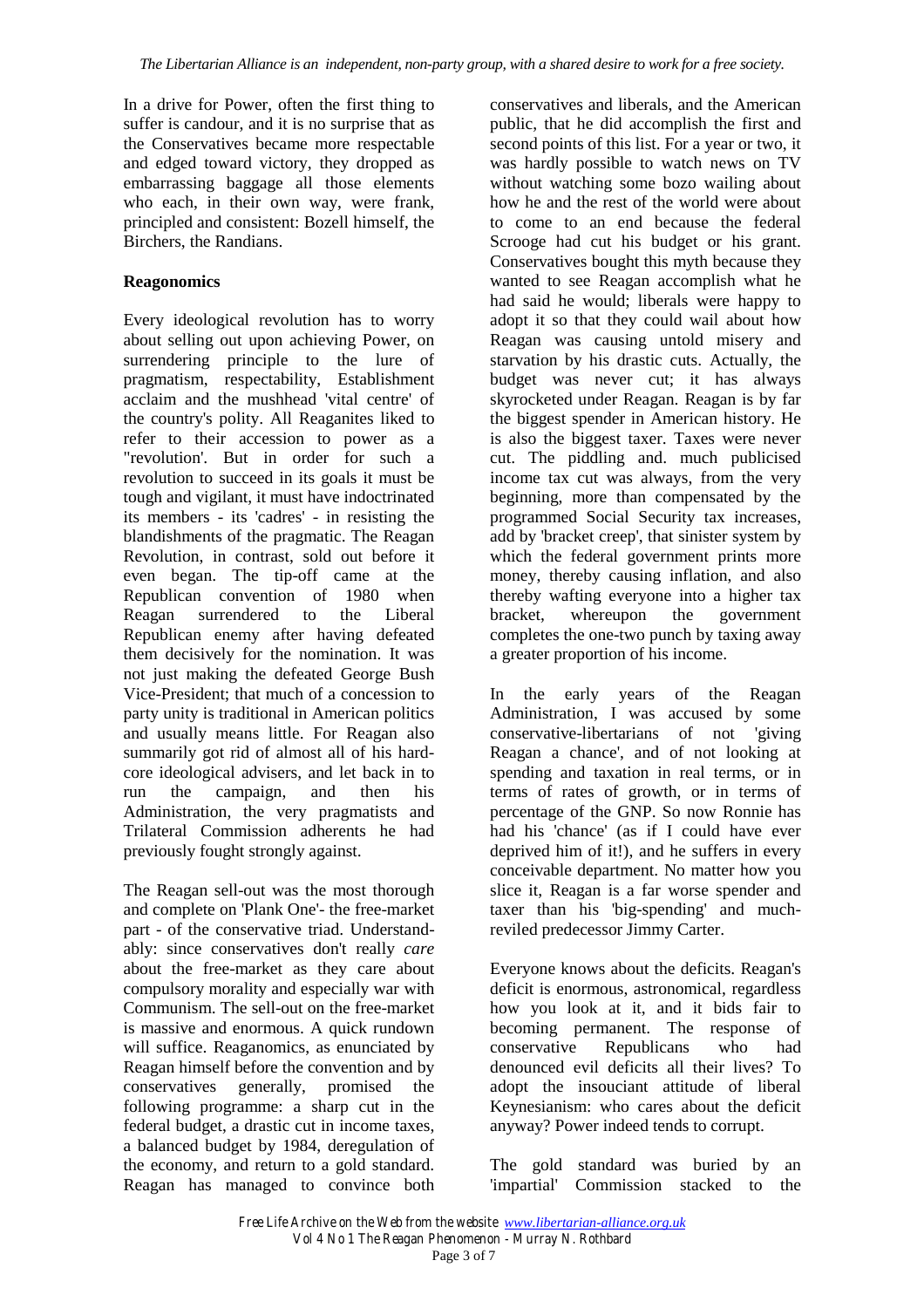gunwales by bitterly anti-gold Keynesians and Friedmanites. As for deregulation, it has never gotten anywhere, except for those programs that the Carter Administration had already launched: deregulation of communications, airlines and trucking. Farm price supports are even worse than before, with the Reagan Administration 'creatively' coming up with the idea of the government giving the farmers back their own wheat and corn stored for years idly in warehouses, in return for the farmers agreeing to cut their acreage some more. Reagan, who obscenely calls himself the intellectual disciple of Bastiat and Mises, has raised tariffs and imposed import quotas like mad, including forcing the Japanese to 'voluntarily' cut their export of automobiles, imposing a quota on the import of clothespins (presumably vital for national security), and summarily raising the import tariff on heavy motorcycles by 1000% in order to save the bacon of Harley-Davidson.

Foreign aid, at the expense of the U.S. taxpayer, continues to abound anywhere and everywhere, subsidising U.S. export firms and fastening the shackles of various foreign states (mostly dictators) on the backs of their hapless subjects. In addition, the ostentatiously anti-Communist Reagan Administration bails out the Polish government for the benefit of Chase Manhattan Bank and other bank-creditors, and helps to reschedule such loans to keep propping up the heinous Polish regime.

### **Civil Liberties and 'Social Issues'**

Since conservatives are less interested in the free market than they are in suppressing civil liberties, the Reagan Administration has been predictably more diligent in pursuing Point 2 than Point 1 on the conservative agenda. The libertarian view is that the government should have no right to pry into the lives of its citizens, while government officials have no right to conduct their machinations of power in secret, free from public knowledge. The Reagan Administration has pursued the diametrically opposite, conservative agenda. The FBI and CIA have been unleashed once again to do their dirty work, and a law has been passed so restrictive on freedom of the press that the publication of even publicly available

documents embarrassing to the government may be considered illegal. Under Reaganite law, the press's publication of the Pentagon Papers would now be illegal. Reagan is now trying to push through an order imposing lifetime censorship on all government officials, so that they could not, after their return to private life, publish memoirs embarrassing to the Reagan regime. The ability of citizens to uncover files on themselves secretly collected by government snoops under the Freedom of Information Act has now been severely restricted.

Of particularly vital interest to libertarians, compulsory draft registration has been continued, and young resisters have been thrown into jail. The snooping and harassing powers of the infamous Internal Revenue Service have been strengthened, and tax resisters have been jailed. One tax resister, Gordon Kahl, having been given a sentence of five years' probation, broke probation by daring to attend a peaceful anti-tax meeting in North Dakota. For daring to do so, he was ambushed by a posse of heavily armed sheriffs and deputies; Kabl resisted arrest for the high crime of attending an anti-tax gathering, and shot and killed several of the ambushing officers. Widely hunted, this dangerous citizen was finally shot down and burned to death by the polizei. Another victory for freedom had been achieved by the Reagan Administration.

Reagan has been just as concerned about the civil liberties of foreign residents as about citizens. He has tried hard to pass the Simpson-Mazzoli bill, which would crack down on undocumented aliens, and eventually force every worker to carry an identity card, so that employers would be able to distinguish between legal (good) and illegal (bad) workers. The Reagan Administration has been much tougher than Carter on allowing foreigners to enter or to remain in the Land of the Free. One of the abiding resentments against Fidel Castro, for example, is that he sent several thousand dissidents and other "criminals" to the U.S., and the U.S. has been desperately trying to get Fidel to take them back. The latest Reagan atrocity is that he is now cracking down on applications of Polish immigrants and Solidarity members to enter or remain in the U.S. No less than 85 per cent of Polish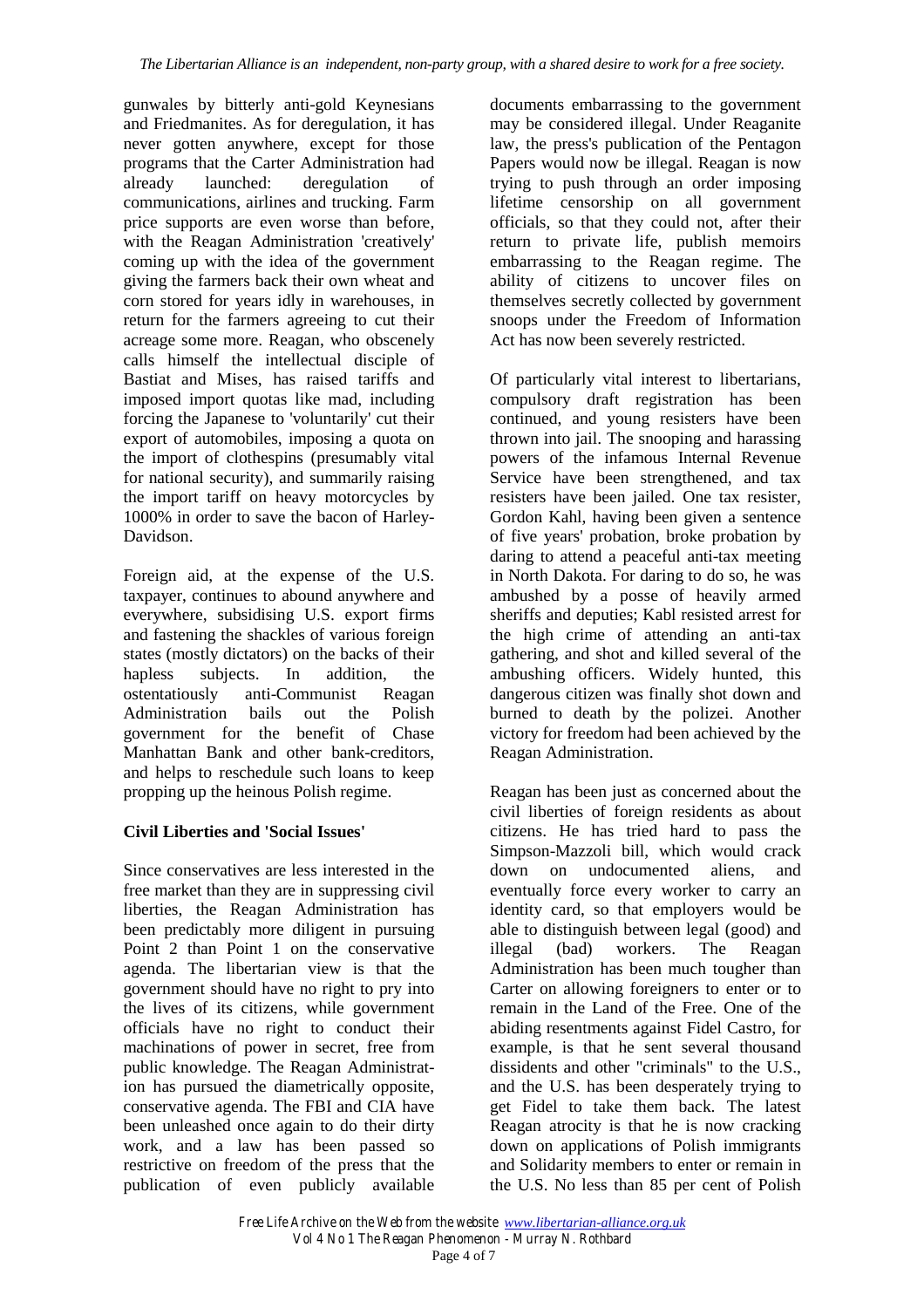requests for asylum in the U.S. have recently been rejected, and measures are underway to deport these opponents of the Stalinist Jaruzelski regime back to Poland. In a nice Orwellian touch appropriate to 1984, Verne Jervis, chief spokesman for the U.S. Immigration Service, announced that this rash of rejections of asylum represents "no policy change to be tougher". "No", he added, "we are trying to reduce the backlog by accelerated processing of the cases". Indeed ... It perhaps never entered the head of Mr. Jervis that there is another way of "accelerated processing": namely letting these poor bastards in and granting them asylum.

The way Reagan has been handling the Polish Question is an apt summary of his general *modus operandi*: gobs and gobs of impassioned anti-Communist and especially anti-Soviet rhetoric; matched by the reality of bailing out the Polish Communist government in tandem with Wall Street banks; and keeping out and deporting back out Polish Solidarity members who would like the opportunity of tasting the freedom that we are always bleating about.

Despite this record of success from their point of view, conservatives have been unhappy about Reagan's pragmatism on "social" issues. He has been only paying lip service to their cherished goals of outlawing abortion and putting prayer back into the public schools. And while their other objectives of stamping out pornography, prostitution and homosexuality are state rather than federal matters, Reagan has not used his "bully pulpit" of the Presidency to take the lead on these items on their theocratic agenda.

### **War**

Since conservatives are most interested in the war-against-Communism and Russia plank of their platform, it is understandable though unfortunate that Ronald Reagan has given in least to pragmatism in the foreign policy arena. One problem is that the Republican 'pragmatists' are not very dovish. Not only are the grand old Republican isolationists of the pre-1955 era dead as a dodo, but there are not even any dovish Establishment realists of the Cyrus Vance or

George Ball variety, let alone such Grand Old Men as George Kennan. The battle is between the hawks and the ultra-hawks. On the merely hawk side are the Vietnam war criminal Henry Kissinger and his many followers, war-mongers who, however, want to stop short at the brink of a nuclear holocaust. This evil "pragmatism" is scorned by the ultras, the Kirkpatricks, the Van Cleaves, the Allens, the Pipeses, all they who want to burn out the universe to the furthest star.

At the beginning of the Reagan Administration, I was trying to explain the foreign policy stance of the Administration to my academic colleagues, who are not familiar with any political movements to the right of John Kenneth Galbraith. "look," I said, "you know crazy Al Haig" (then Secretary of State and Kissinger protégé). "Yes", they nodded, shuddering. "Well, fellas", I continued, "I hate to say this, but crazy "I am in charge" Al is the last best hope for maintaining world peace".

For the first two years of his Administration, not much was done in foreign policy, except of course engaging in mammoth increases in military spending so that the Russkis can be wiped out 30 instead of 20 times over (or whatever). In another nice Orwellian touch, Reagan dubbed the latest U.S. missile of mass destruction "The Peacemaker". But for his first two years, Ronnie was concentrating on domestic policy, and on selling out totally to the Establishment statists. That mission accomplished, he has unfortunately turned his attention to foreign policy and the Russki threat, and the world had better hold on to its collective hat, at least until Ronnie is hopefully deposed in January 1985.

Because lately it's been boom, boom, boom and Lord knows where it will stop. Stung by a Shiite car-bombing of the U.S. military in Beirut, Ronnie retaliated by invading tiny little Grenada, a land of 100,000. As a friend of mine put it, "Ronnie was anxious to Win One for the Gipper, and so he picked a country he could - probably - beat". Even now, U.S. forces, supposedly in quickly for a week, are only getting out after three months, and 300 soldiers are remaining there permanently, half of them MP's armed to the teeth, but dubbed "non-combat" for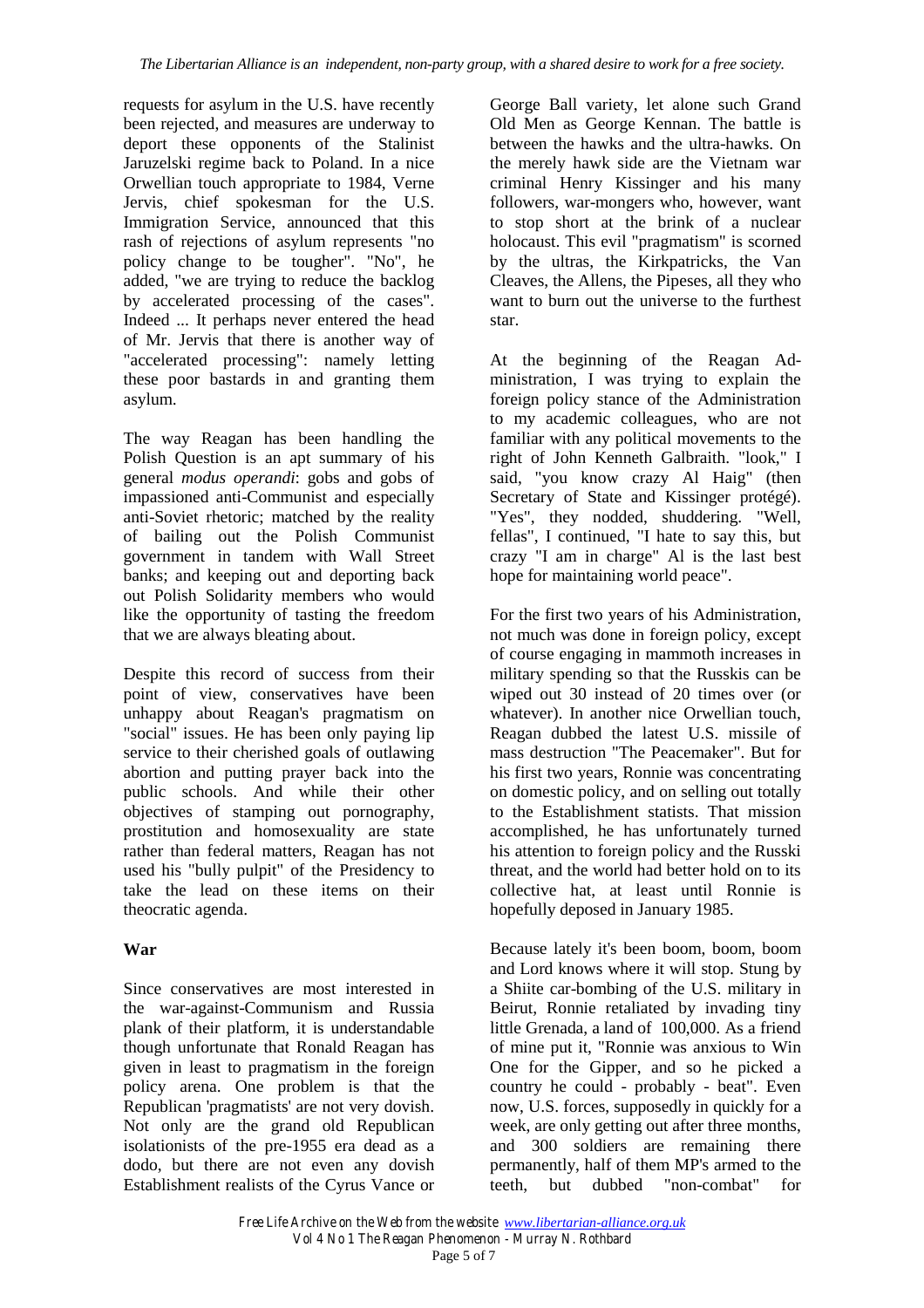Orwellian political purposes. The whole operation was marked by egregious lies beamed out by Reagan and his team, so much so that even Margaret Thatcher turned appalled dove for the occasion. The U.S. officer in charge has set up the dormant British Governor General, Sir Paul Scoon, as the little dictator of the island, and democracy, it looks like, will be a long time a-comin' to Grenada. The only consolation for the Grenadians is that, like the land in The Mouse that Roared, the U.S. will be pouring many millions of dollars into that tight little island for many years to come.

The pragmatic hawks were all for the Grenadian invasion. What the hell, there was no danger to the U.S. in that. Lebanon is a bit of a stickier wicket, but even there Secretary of State Shultz, scorned by the conservative ultras as a dove, has been whooping it up for escalation. Unfortunately, not only the Republicans but the Democrats - starting in the last two years of the Carter Administration when the hawk Brzezinski won out over the dove Vance - have bought the DeBorchgrave-Sterling-Moss hogwash that every "terrorist" who bombs anything anywhere is controlled by a mighty chain that leads to Khomeini's Iran (who seems to have overtaken Colonel Khaddafy, the previous right-wing bogey man), and somehow through Khaddafy-Khomeini to the Satanic figures who sit in the Kremlin. As a result, in the fevered American mind, anyone who seems to be a "nut" and is also "anti-West" must be a tool of Moscow. (It would be instructive if U.S. hawks received some of the treatment that Khomeini metes out to Communists or their fellow-travellers in Iran.)

And so the U.S. sends the Marines, like a bull in a china shop, into Lebanon, without knowing or caring about any of the dozens of ethnic and religious groups that have been there, and have been hating and battling each other (often with good reason) for literally hundreds of years. We land there, and all of a sudden there are these pesky folk with rifles, calling themselves Druze, or Shiites, or Sunnis. Bunch of Arabs, undoubtedly all tools of Moscow. And so when the U.S. Embassy or military headquarters is carbombed, the U.S. comes to the conclusion that whoever did it are "pro-Iran Shiites".

Not being able to find the people responsible, the U.S. engages in a Nazi-like spiral of ascribing collective guilt. If these are "pro-Iran Shiites", it must mean that the Iranian government is behind the bombings, and by God, since they are, that means that we keep bombing Syrian positions in Lebanon. Go figure that one!

And then there are other nifty escalations in El Salvador, in trying to bring down "covertly" the Nicaraguan regime, and in pouring lots of troops into our new base in Honduras. All in all, there are lots of hot spots that could spiral into a major war, and in all of which the hawks and the ultrahawks are racing each other into seeing who can be more militarist. Only the cowardly but healthy fear of another Vietnam or of a nuclear holocaust among Congress and the country is restraining the Reagan Administration from its mad-dog instincts toward all-out war.

It is impossible to tell at this point which force is going to win out. Someone once said that "Providence looks after fools and the United States", and perhaps the religious amongst us can boost our cause with some fervent prayer. We're going to need it.

### **Reagan: Rhetoric versus Reality**

How can Reagan get away with the systematic betrayal of the conservative agenda on domestic policy? Or, how can conservatives swallow the free-market rhetoric while ignoring Reagan's anti-free market actions? One answer is that conservatives care more about foreign policy, and the macho invasion of little Grenada has probably won all the dissident conservatives back into Reagan's camp. Just before the invasion, the conservative weekly, *Human Events*, was piteously begging Reagan to "please, Mr. President, give us something in your policy that we can cheer about". Well, they got Grenada.

But, apart from that,. Reagan has been a master at engineering an enormous gap between his rhetoric and the reality of his actions. All politicians, of course, have such a gap, but in Reagan it is cosmic, massive, as wide as the Pacific Ocean. His soft-soapy voice appears perfectly sincere as he spouts